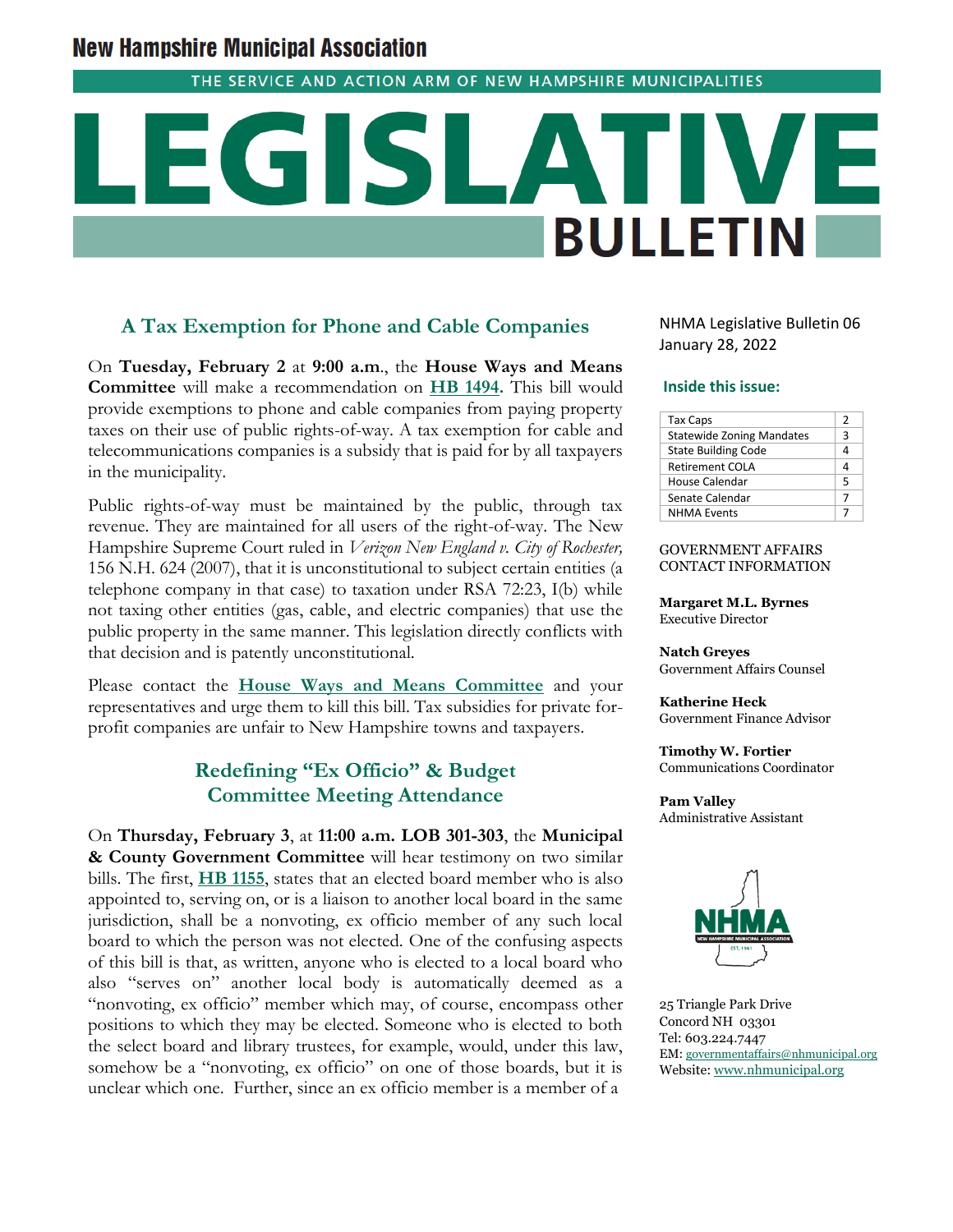body who is part of it by virtue of holding another office, presumably, a member of a board would only qualify as an ex officio – which, by its nature has all the privileges of a regular member, including voting – if appointed to that board by some other board on which he or she is serving.

The second bill, **[HB 1223](http://www.gencourt.state.nh.us/bill_Status/pdf.aspx?id=27659&q=billVersion)**, requires, among other things, that all scheduled meetings shall be attended in person by all elected members. The law further provides that any member of an elected budget committee who fails to attend two or more scheduled and noticed meetings or 25 percent of such meetings annually shall be considered to have created a vacancy in the elected position, which shall be filled as provided by RSA 32:15, VII. (That statute provides that vacancies in elected budget committees shall be filled by appointment by the remainder of the budget committee.) There is no provision in the bill to allow for exceptions, such as might be needed if a board member is undergoing a lengthy medical procedure, such as cancer treatment.

While we sympathize with the concerns about elected officials not showing up, we are concerned about the practicality of requiring attendance at all meetings and automatically removing them if they do not. It is hard to imagine that individuals with good excuses – medical treatment, emergencies, etc. – are on the same footing as those who simply have no excuse for not showing up. Yet, this bill would treat both groups in the same manner. There may be very good reasons that members cannot attend meetings and, more poignantly, voters are given the opportunity to choose other individuals to serve in that capacity if they are displeased with the results being generated by the committee when it comes time to elect individuals to that committee. Complicating matters further, towns routinely struggle to find volunteers for both elected and appointed positions, so creating more vacancies to fill is unlikely to make local government more efficient. We encourage our members to contact the **[Municipal & County Government Committee](http://www.gencourt.state.nh.us/house/committees/committeedetails.aspx?id=11)** to express their opposition to both **HB 1155** and **HB 1223**.

# **Bills on Tax Cap Overrides**

Over the next two weeks, the House Municipal and County Government Committee will hold public hearings on two bills dealing with overriding a tax cap. Officials in any city or town that has adopted a tax cap should review these bills carefully.

**City Tax Caps. [HB 1342](http://www.gencourt.state.nh.us/bill_status/pdf.aspx?id=27846&q=billVersion)** is related to city charters. A public hearing will be held on **Monday, January 31**, **at 11:00 a.m.** in **LOB Room 301-303**, in the **House Municipal and County Government Committee**. This bill seeks to clarify the interpretation of override provisions for tax or spending caps in city charters. The bill proposes to add the following language: "If any such tax cap or spending cap does not contain an override provision it shall be interpreted to allow an override upon a 2/3 supermajority vote of the governing body."Additionally, the last legislative session added some confusing language around exclusions that the city charter tax cap provision may provide for by way of a super-majority vote. This bill would strike the language around interest and principal payments on municipal bonded debt, or capital expenditures requiring a supermajority vote as determined by the charter. The bill also removes language added last year that states, "An ordinance or accounting practice that redistributes excludable budget items from within the limits of the capped budget to outside the limits of the capped budget shall be by a supermajority vote as determined in the charter."

NHMA is not currently taking a position on **HB 1342**. Officials in cities that have tax caps should take a close look at the bill and decide whether to weigh in; and please let us know of any concerns you may have.

**Town Tax Caps.** On the other hand, NHMA is **strongly opposed** to **[HB 1194](http://www.gencourt.state.nh.us/bill_status/pdf.aspx?id=27492&q=billVersion)**, which applies to towns, school districts, and village districts. The **House Municipal and County Government Committee** will hear testimony on **Monday, February 7 at 9:30 a.m**. **in LOB Room 301-303**. This bill would require a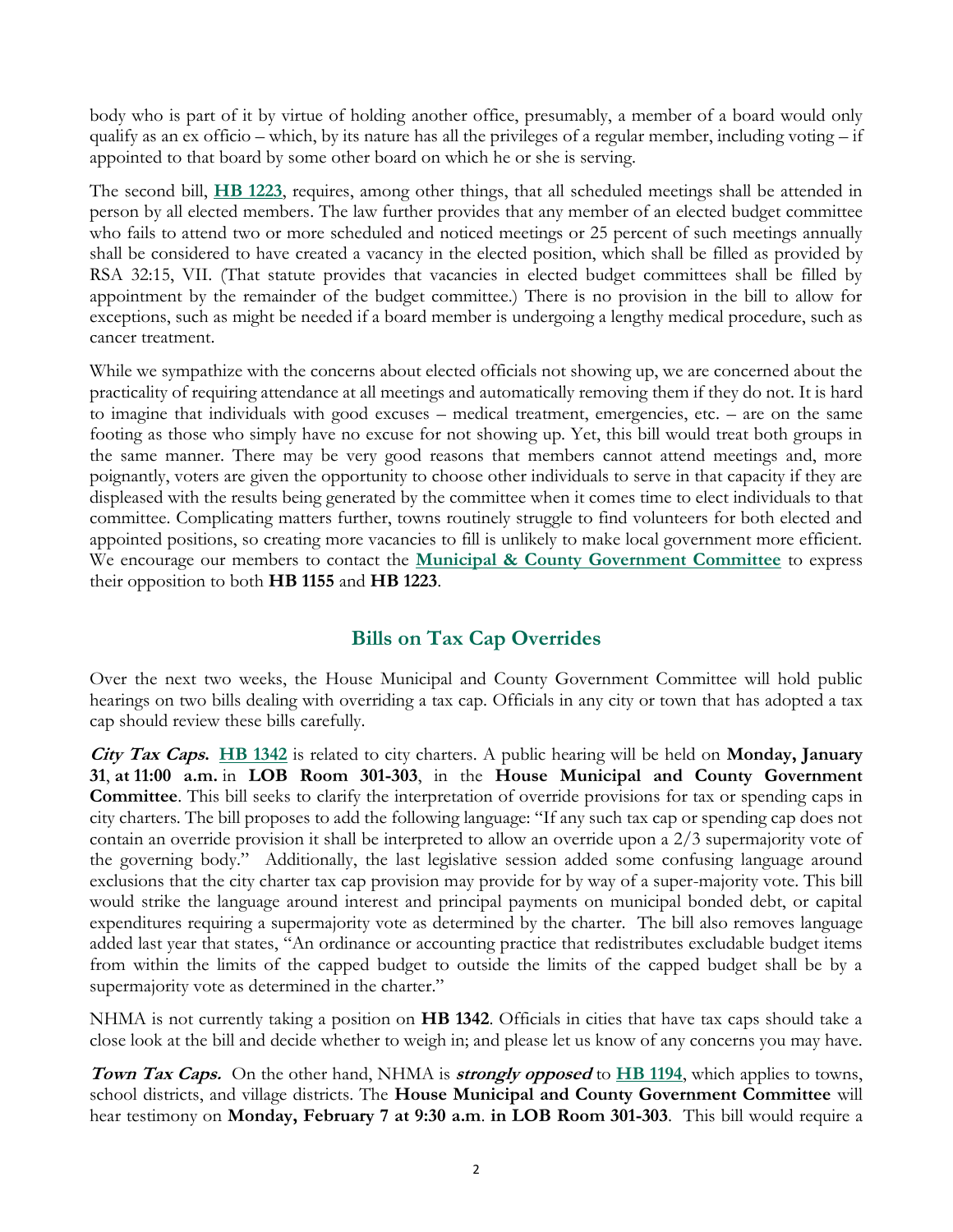3/5 majority vote, by written ballot, of a town meeting to approve any appropriation that would cause the amount of local taxes raised to exceed the town's tax cap.

This makes no sense. The purpose of a tax cap, whether in a city or a town, is to limit the budget authority of an *elected body*—because, presumably, the voters are not comfortable giving their elected representatives unlimited authority. Thus, in a city, the tax cap limits what the council or board of aldermen can adopt. In a town, a tax cap limits the budget amount that the selectmen or budget committee can present to the town meeting.

However, once the budget is presented to the town meeting, it is now in the hands of the voters themselves, and obviously they should be free to make their own decision. That is why current law allows the town meeting to override a tax cap "by the usual procedures applicable to annual meetings," and states that the tax cap "shall not limit the legislative body's authority to increase or decrease the amount of any appropriation or the total amount of all appropriations."

Strangely, **HB 1194** would take this authority away from the town meeting. It essentially says that the voters *themselves* cannot be trusted; therefore, they may adopt a higher budget only if at least 60 percent of them vote to do so. It codifies minority rule, against all of this country's democratic traditions.

To express your opposition, please contact members of the **[House Municipal and County Government](mailto:HouseMunicipalandCountyGovt@leg.state.nh.us)  [Committee](mailto:HouseMunicipalandCountyGovt@leg.state.nh.us)**, or sign in opposition to the bill before the hearing using the **[online submission form](http://www.gencourt.state.nh.us/house/committees/remotetestimony/default.aspx)** or consider testifying in person at the hearings.

# **Statewide Zoning Mandates**

Beginning next week, the House Municipal & County Government Committee will have several hearings on bills that would create statewide zoning mandates, all of which NHMA opposes.

On **Thursday, February 3 at 11:30 a.m.** in **LOB 301-303**, the committee will hear testimony on **[HB 1219](http://www.gencourt.state.nh.us/bill_Status/billinfo.aspx?id=1359)**, which would create a new section in RSA 674, devoted to "religious-use parking spaces" at a "religious institution-affiliated housing development project." In short, the bill seeks to substantially limit the number of parking spaces required by a planning board for certain types of religious institutions. However, the bill contains no definition of "religious-use parking spaces" or "religious institution-affiliated housing development project." While it can be surmised that the parking spaces must somehow relate to a housing development project developed by a religious institution, how exactly that relationship functions is left uncertain by the bill's language.

On **Friday, February 4, beginning at 9:30 a.m.**, the committee will hear two additional bills targeting municipal zoning ordinances. The first, **[HB 1087](http://www.gencourt.state.nh.us/bill_status/pdf.aspx?id=26119&q=billVersion)**, would prohibit a municipal zoning ordinance from requiring a lot size of more than 10,000 square feet for single family housing lots that are serviced by public water and sewer, as long as the lot does not exceed the existing water or sewer capacity. We understand this bill is designed to promote density, but we are concerned that it would have the unintended consequence of discouraging municipalities thinking of expanding their water or sewer lines lest they be subjected to this statewide zoning requirement.

The second bill, **[HB 1098](http://www.gencourt.state.nh.us/bill_status/pdf.aspx?id=27196&q=billVersion)**, is another parking restriction bill, but a simpler one. It would merely prohibit a zoning ordinance from requiring more than one parking space per dwelling unit. We are concerned that such a limitation would encourage developers to build apartment and condo complexes with insufficient parking for the number of expected vehicles, forcing residents to find alternative, offsite parking. With winter weather parking bans and already difficult parking situations in many municipalities, this could lead to serious headaches, and discourage tourists who might otherwise flock to downtowns between ski runs and leaf peeping outings.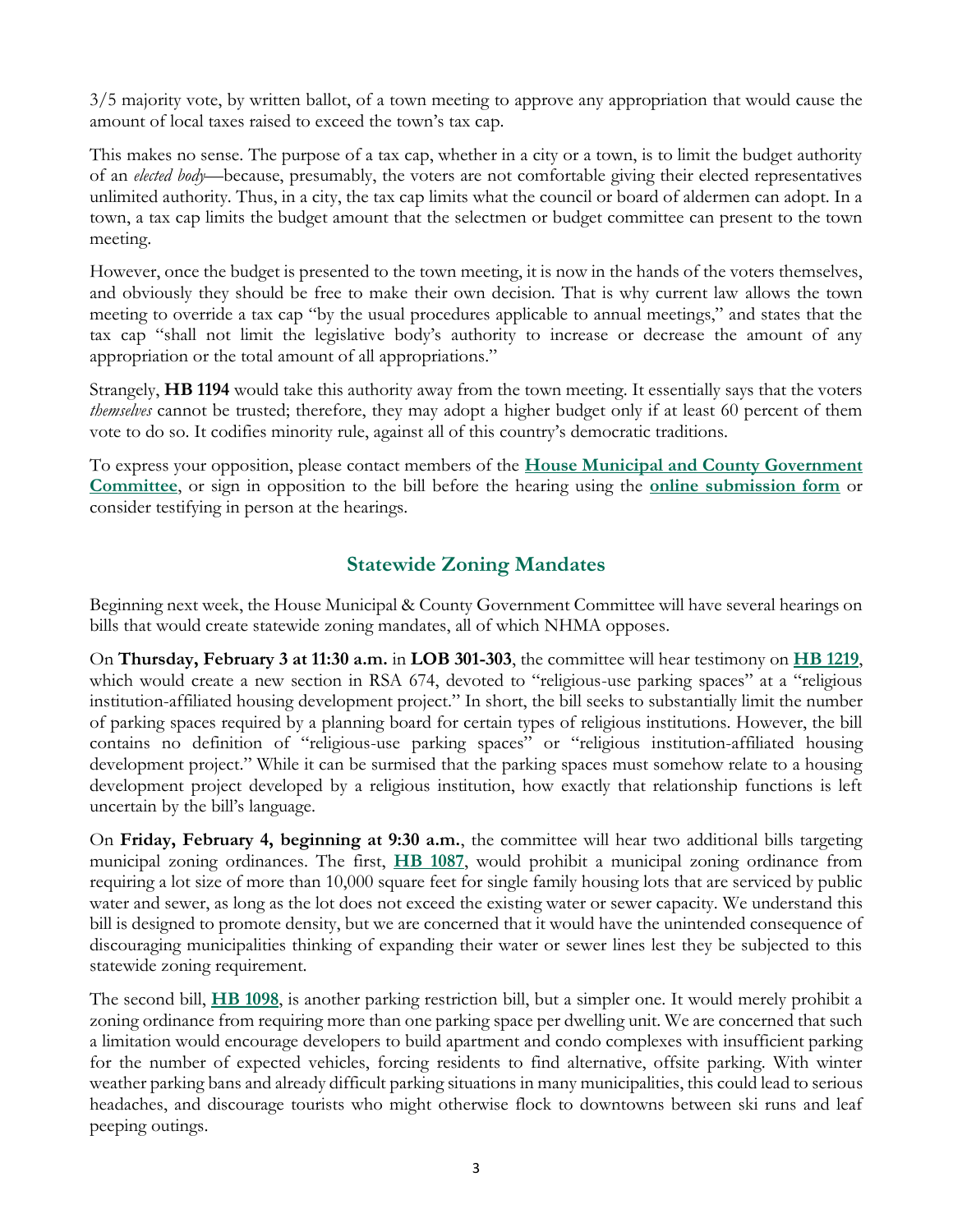Finally, on **Monday, February 7 at 9:00 a.m.**, the committee will consider **[HB 1177](http://www.gencourt.state.nh.us/bill_status/pdf.aspx?id=27448&q=billVersion)**, requiring all zoning ordinances to allow, by right, any single-family home in a residential zoning district serviced by public water and sewer to be used for up to four dwelling units. Under the bill, the parking requirements for a four-unit building could be no more restrictive than those required for a single-family dwelling. Again, we are concerned about the unintended consequences of the bill, and not just with parking. The bill does not contemplate the additional burden on municipal water and sewer, or the building and life-safety code requirements to ensure that occupants can safely occupy converted units.

In addition to the above listed bills, there are several more zoning mandate bills pending in the legislature this year, including **[HB 1068](http://www.gencourt.state.nh.us/bill_status/pdf.aspx?id=26092&q=billVersion)**, requiring zoning ordinances to allow tiny houses in residential districts; **[SB](http://www.gencourt.state.nh.us/bill_status/pdf.aspx?id=28957&q=billVersion)  [244](http://www.gencourt.state.nh.us/bill_status/pdf.aspx?id=28957&q=billVersion)**, mandating that municipalities allow existing non-confirming structures to be converted to an accessory dwelling unit (ADU); and, of course, **[SB 249](http://www.gencourt.state.nh.us/bill_status/pdf.aspx?id=29051&q=billVersion)**, prohibiting municipalities from prohibiting or regulating through zoning the use of residential homes as short-term rental businesses. **SB 249** had a lengthy hearing this past week in the Senate Commerce Committee, and we wrote about it extensively in [Bulletin #4.](https://www.nhmunicipal.org/legislative-bulletin/2022-nhma-legislative-bulletin-04#26351)

# **Updates to State Building Code**

On **Monday, January 31**, at **1:00 p.m.** in **LOB 302-304**, the **House Executive Departments and Administration Committee** will hear testimony on **[HB 1681](http://www.gencourt.state.nh.us/bill_Status/pdf.aspx?id=29924&q=billVersion)**, adopting updates to the state building, electrical, mechanical, plumbing, and other associated codes. This adoption follows the review and amendment of these codes by the state building code review board, and the basis for most of these codes is the 2018 edition of the code promulgated by the International Code Council. (The exception is the electrical code, which is the 2020 edition promulgated by the Nation Fire Protection Association, Inc.) We encourage members interested in these code updates to contact the **[Executive Departments and Administration](http://www.gencourt.state.nh.us/house/committees/committeedetails.aspx?id=3)  [Committee](http://www.gencourt.state.nh.us/house/committees/committeedetails.aspx?id=3)** to express their opinions.

## **NHRS Retiree COLA Goes to a Committee Vote**

On **Monday, February 7, at 10:30 a.m.** in **LOB Room 302-304**, the **House Executive Departments and Administration Committee** will vote on its recommendation for **[HB 1535.](http://www.gencourt.state.nh.us/bill_status/pdf.aspx?id=28756&q=billVersion)** That bill would provide a 1.5 percent cost-of-living adjustment (COLA) to all New Hampshire Retirement System (NHRS) retirees who have been retired at least 5 years by July 1, 2023, on the first \$30,000 of a retired member's annual allowance. The cost of this COLA is estimated at \$1.8 billion, which would be added to future employer contribution rates to address the increased unfunded liability. The passage of this bill would result in additional employer contribution rates in the estimated amounts of 4.35% for municipal employees, 5.48% for teachers, 8.19% for police and 7.72% for fire. In dollars, that is an estimated impact of \$135 million in fiscal year 2024, \$139 million in 2025, and \$142 million in 2026.

We continue to express concern that financing retiree COLAs through increased employer contribution rates violates the unfunded mandate provision in Part 1, Article 28-a of the New Hampshire Constitution. We have no objection to COLAs, but in the past COLAs have always been paid for by the state or from the "special account," not by additional assessments on municipal, school, and county employers. Unless the state is willing to fully fund the upfront cost of this proposal, this mandated increases in retirement costs will cripple local budgets and downshift the burden onto local taxpayers.

Please contact the **[House Executive Departments and Administration Committee](mailto:HouseExecutiveDepartmentsandAdministration@leg.state.nh.us)** to share this concern and ask the committee to support a motion of Inexpedient to Legislate.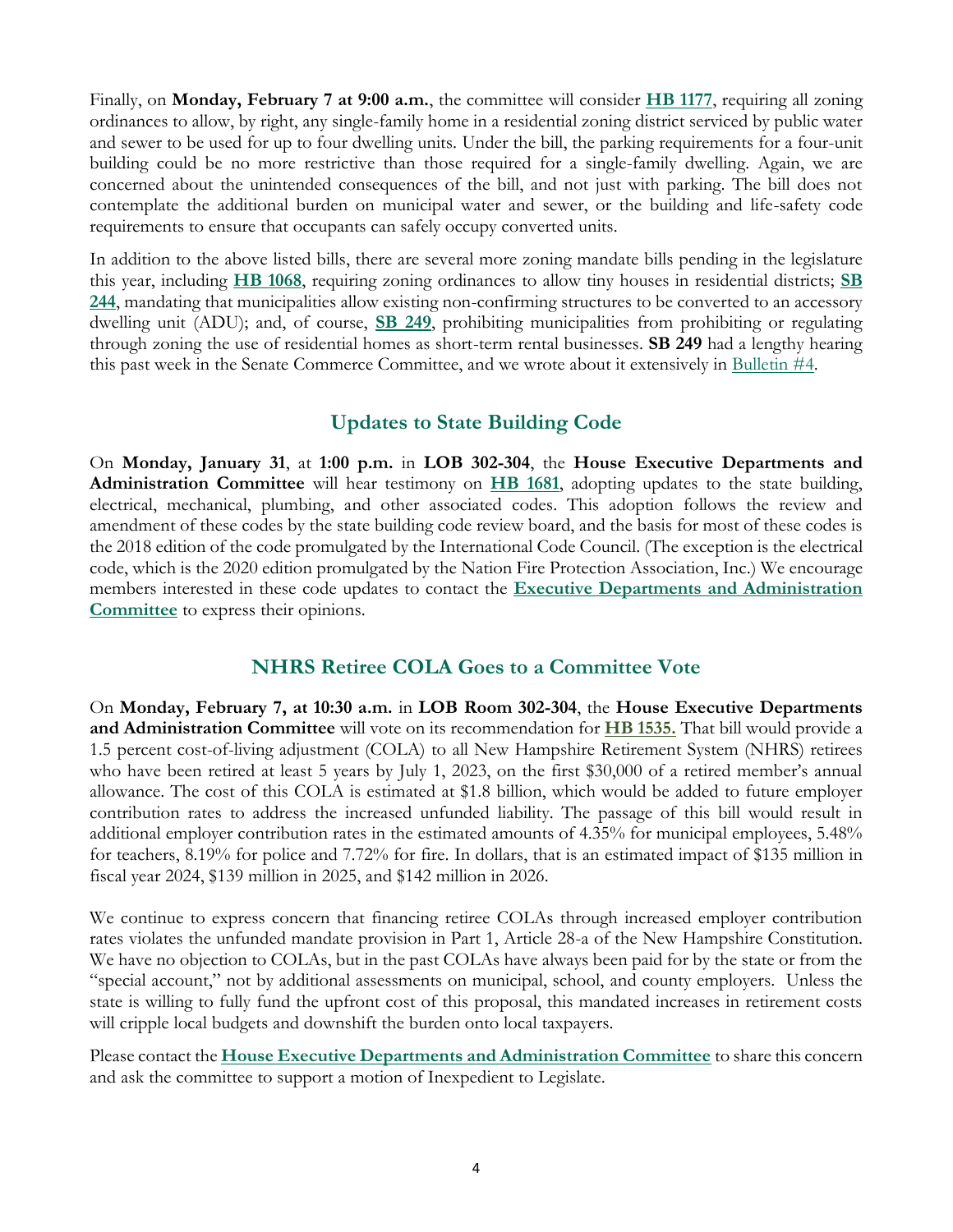# **HOUSE CALENDAR**

### **MONDAY, JANUARY 31, 2022**

### **EXECUTIVE DEPARTMENTS AND ADMINISTRATION, Room 302-304, LOB**

- 10:45 a.m. **HB 1552-FN**, establishing a board for the certification of assessors.
- 1:00 p.m. **HB 1681-FN**, relative to the state building code.
- 2:15 p.m. **HB 1312**, relative to water pollution and waste disposal rulemaking.

### **MUNICIPAL AND COUNTY GOVERNMENT, Room 301-303, LOB**

- 9:00 a.m. **HB 1374**, relative to the membership of local land use boards.
- 9:30 a.m. **HB 1375**, relative to the definition of veteran.
- 10:00 a.m. **HB 1056**, relative to veterans' tax credits.
- 10:30 a.m. **HB 1057**, relative to the tax exemption for the elderly.
- 11:00 a.m. **HB 1342**, relative to municipal charter provisions for tax caps.
- 11:30 a.m. **HB 1350**, relative to the procedure for valuation of property for property tax purposes.

### **TUESDAY, FEBRUARY 1, 2022**

### **HEALTH, HUMAN SERVICES AND ELDERLY AFFAIRS, Room 210-211, LOB**

9:30 a.m. **HB 1224-FN**, prohibiting state and local governments from adopting certain mandates in response to COVID-19; and prohibiting employers and places of public accommodation from discriminating on the basis of vaccination status.

### **SCIENCE, TECHNOLOGY AND ENERGY, Room 306-308, LOB**

- 9:00 a.m. **HB 1546-FN**, limiting air emissions of perfluorochemicals.
- 1:30 p.m. **HB 1148**, relative to prohibiting government entities subordinate to the state from restricting the types of fuel sources that may be used for energy.
- 2:30 p.m. **HB 1328-FN**, authorizing a utility to petition to be relieved of their carrier of last resort obligations.

### **WEDNESDAY, FEBRUARY 2, 2022**

### **ELECTION LAW, Reps Hall, SH**

- 9:30 a.m. **HB 1484-FN**, requiring a forensic audit of the 2020 election results.
- 10:30 a.m. **HB 1473-FN**, authorizing a forensic audit of the November 3, 2020 election results in Merrimack county for president, governor, and United States senate races.
- 11:00 a.m. **HB 1467-FN**, requiring partial audits of additional offices on ballots involved in recounts.
- 11:45 a.m. **HB 1008**, establishing a commission to study the structure and election calendar of New Hampshire municipal government.
- 12:15 p.m. **HB 1242**, relative to filing deadlines for candidates seeking election to charter commissions and relative to the dates of such elections.

### **LEGISLATIVE ADMINISTRATION, Room 301-303 LOB**

9:00 a.m. Full Committee Work Session on **HB 1033-FN-L**, prohibiting recipients of state or local grants or appropriations from using such funds for lobbying.

### **THURSDAY, FEBRUARY 3, 2022**

### **ELECTION LAW, Room 306-308, LOB**

- 9:45 a.m. **HB 1166**, requiring certain voters to declare a party affiliation prior to a state primary election and requiring candidates to be members of political parties for a certain amount of time prior to an election in which such candidates seek office.
- 10:00 a.m. **HB 1174**, relative to election challengers.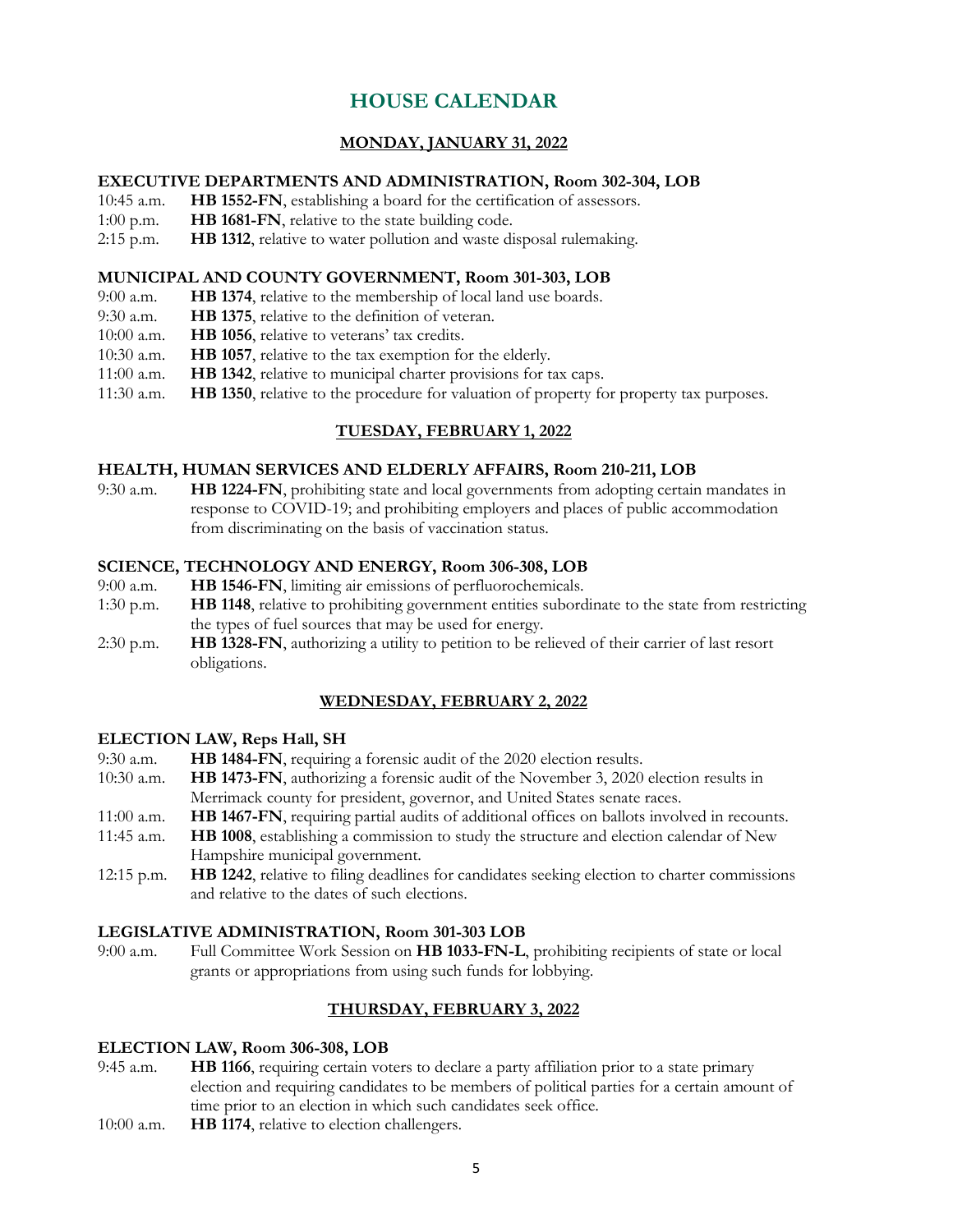### **LABOR, INDUSTRIAL AND REHABILITATIVE SERVICES, Room 305-307, LOB**

2:30 p.m. **HB 1472**, prohibiting anti-union activities by employers.

### **MUNICIPAL AND COUNTY GOVERNMENT, Room 301-303, LOB**

- 9:00 a.m. **HB 1136**, requiring planning boards to list the type of studies required to render a decision.
- 9:30 a.m. **HB 1161-FN-L**, relative to ethics obligations of elected local and county officials.
- 10:00 a.m. **HB 1179**, relative to zoning protest petitions.
- 10:30 a.m. **HB 1183**, relative to the calculation of property taxes for residents 75 years of age and older.
- 11:00 a.m. **HB 1184**, authorizing the establishment of revolving funds.
- 11:30 a.m. **HB 1219**, relative to parking requirements for religious institution-affiliated housing development projects.
- 12:00 p.m. **HB 1223**, relative to meeting attendance requirements for elected members of budget committee and school board.

### **FRIDAY, FEBRUARY 4, 2022**

### **MUNICIPAL AND COUNTY GOVERNMENT, Room 301-303, LOB**

- 9:00 a.m. **HB 1070**, relative to the default budget in official ballot jurisdictions.
- 9:30 a.m. **HB 1087**, relative to zoning for single family housing lots.
- 10:00 a.m. **HB 1098**, limiting the number of parking spaces required per occupied dwelling.
- 10:30 a.m. **HB 1122**, authorizing municipalities to collect and resell construction and demolition debris.
- 11:00 a.m. **HB 1155**, relative to persons elected to a local board serving on another board.
- 11:30 a.m. **HB 1172-FN**, requiring composting and waste recycling to be made available to residents of public housing.
- 12:00 p.m. **HB 1617**, relative to housing projects of the community development finance authority and establishing a committee to prevent state subsidies for housing development that is not income-sensitive. Executive session on pending legislation may be held throughout the day (time permitting) from the time the committee is initially convened.

### **MONDAY, FEBRUARY 7, 2022**

### **MUNICIPAL AND COUNTY GOVERNMENT, Room 301-303, LOB**

- 9:00 a.m. **HB 1177**, relative to permissible residential units in a residential zone.
- 9:30 a.m. **HB 1194**, relative to the procedure for overriding a local tax cap.
- 10:30 a.m. **HB 1238**, relative to zoning powers and the supply of workforce housing.
- 11:00 a.m. **HB 1259**, relative to the election and resignation of members of school boards and elected budget committees.
- 11:30 a.m. **HB 1307**, modifying the authority and duties of the housing appeals board.

### **TUESDAY, FEBRUARY 8, 2022**

### **EDUCATION, Room 205-207, LOB**

10:00 a.m. **HB 1090**, relative to teaching on discrimination in the public schools

11:00 a.m. **HB 1576-FN**, repealing the law relative to certain discrimination in public workplaces and education.

### **THURSDAY, FEBRUARY 10, 2022**

### **LABOR, INDUSTRIAL AND REHABILITATIVE SERVICES, Room 305-307, LOB**

- 10:00 a.m. **HB 1143**, relative to medical mandates adopted by employers.
- 11:00 a.m. **HB 1529-FN**, requiring prospective employees and volunteers of public libraries to obtain a background check prior to commencing employment or volunteer service.
- 11:30 a.m. **HB 1508-FN**, prohibiting discharge of volunteer firefighters or volunteer emergency medical technicians from other employment.
- 1:00 p.m. **HB 1514-FN**, relative to an employee's unused earned time.